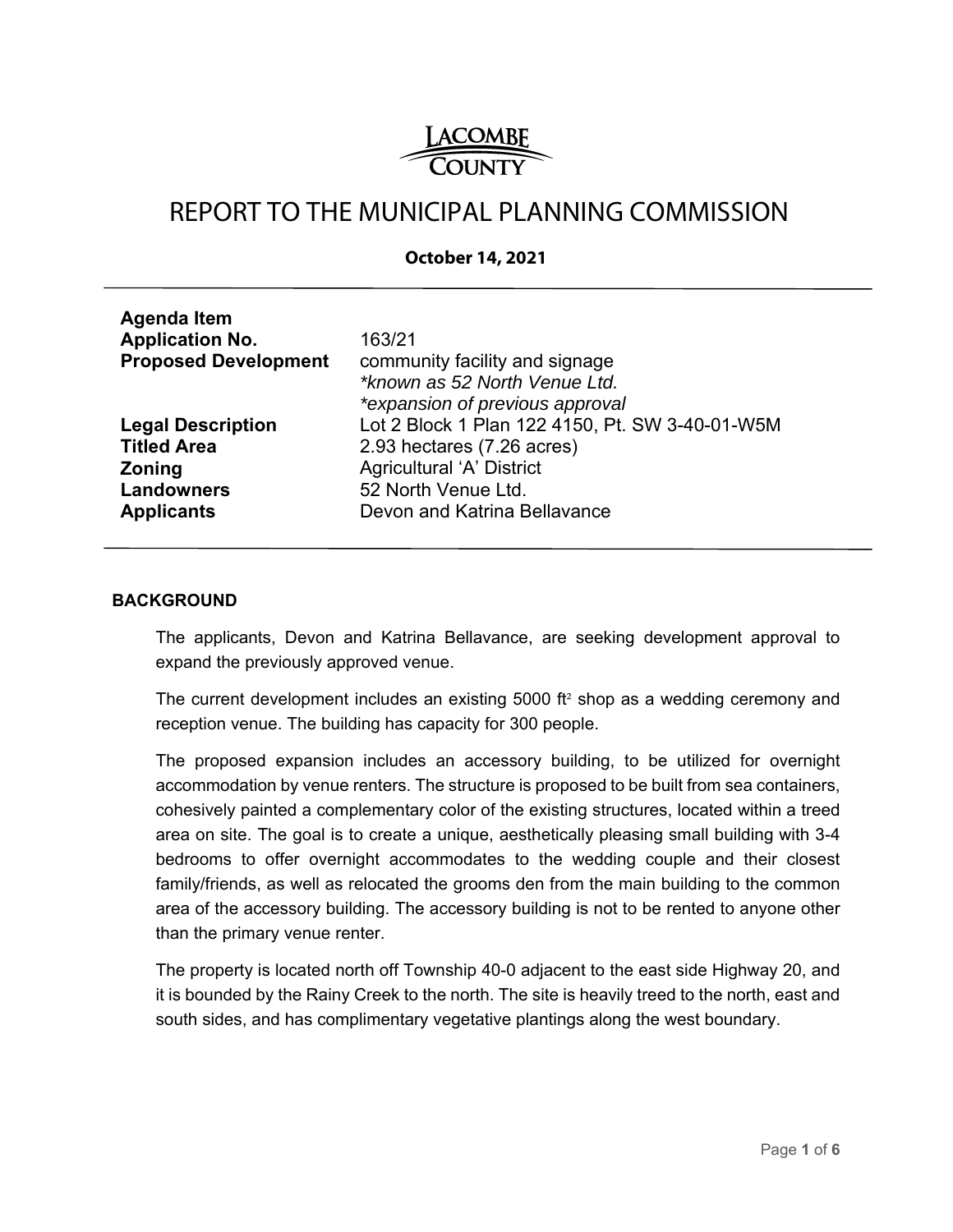The current development utilizes the shop portion of the existing 5000 ft<sup>2</sup> building and the main floor of the living space area as a caterer preparation area. No cooking will take place on the premises. The upper floor of the building will continue to be used as a residence.

The applicant has installed sound baffles in the shop to absorb the sound, and has a strict contract for clients that outlines noise rules.

The proposed hours of operation are Sunday to Thursday, 8 am – 1 am, Friday to Sunday, 8 am – 3 am. The majority of weddings occurring on weekends, although some weekday bookings occur.

The on-site employees in the business will include two (2) residents and possibly one (1) non-resident in the future.

Expected traffic to the site would be a maximum of 60 vehicles on days which ceremonies are held, as the venue is limited to maximum 60 vehicles as per their Alberta Transportation Roadside Development Permit. The amount of traffic is limited by the number of parking stalls. Attendees unable to secure a parking space will be required to take a shuttle service from Sylvan Lake which will be provided by the applicant.

A sign is currently placed at the entrance to the venue.

## **POLICY CONSIDERATIONS**

The venue is considered a 'community facility', which is a discretionary use under the Agricultural 'A' District of the *Land Use Bylaw*, and requires approval from the Municipal Planning Commission.

A community facility is defined as "a public or public/private development for a community use, providing artistic, social, cultural, religious or tourism facilities".

## **CIRCULATION RESPONSE**

The applicants have advised property owners within 1-mile of the community facility of the application. There was one response, in support of the application.

Alberta Transportation advised that they have no objections to the accessory building nor the renewal of the wedding venue business as previously approved. Alberta Transportation Permit No. RSDP038062 is issued to 52 North Venue under the *Highways Development and Protection Regulation* authorizing the proposed development. Further Alberta Transportation comments included: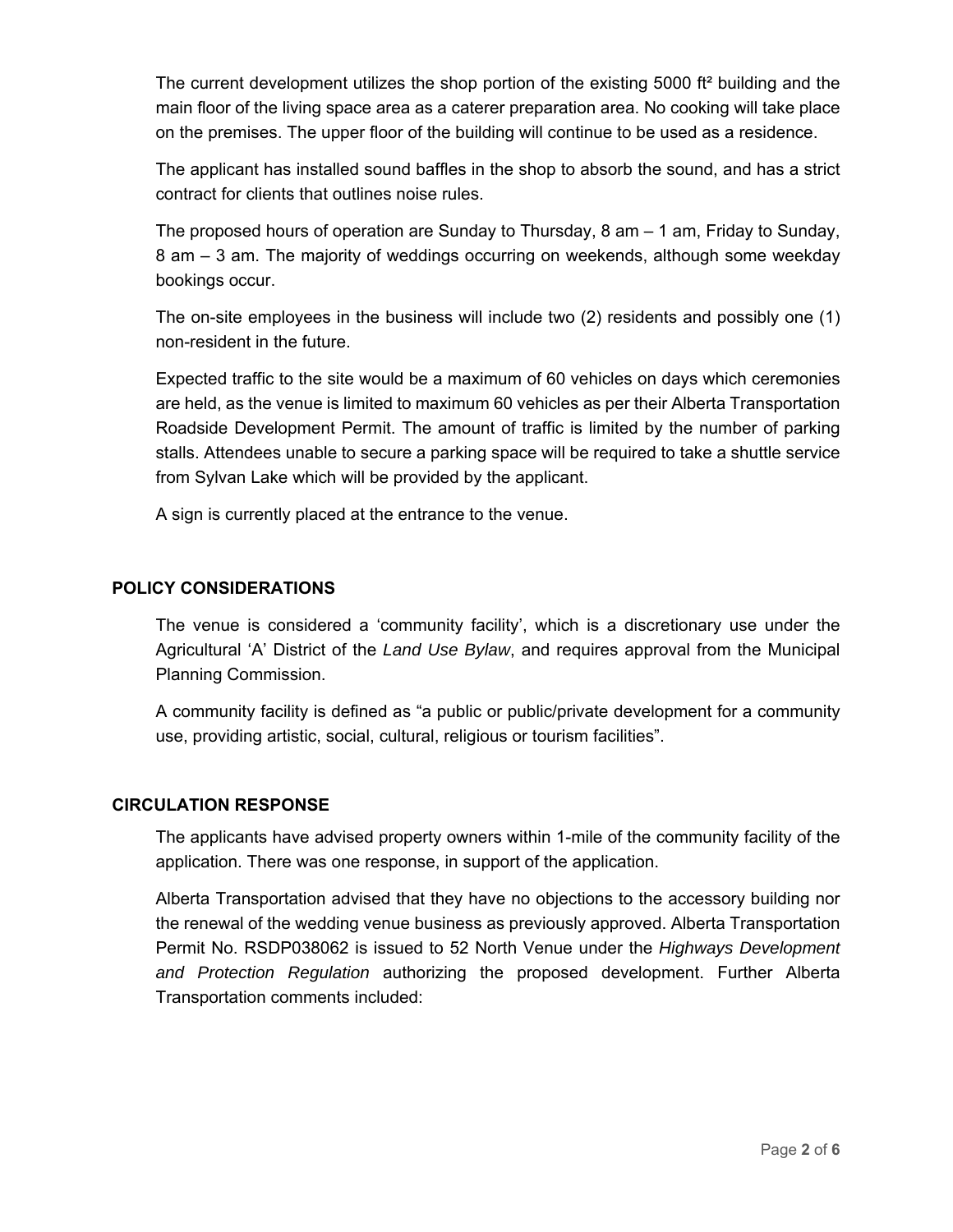- "The intent of the accessory building is to provide the wedding party overnight accommodations. This should represent a decrease in traffic."
- "With respect to the renewal of the wedding venue business, it appears that there is no significant changes to the wedding venue business."
- "Our previous intersection analysis of Hwy 20 and Twp Rd 400 still applies, the wedding venue will likely trigger intersection improvements, such as a southbound left turn lane, within the 20-year horizon even with no further expansions of the wedding venue."
- "Our previous review also found that this intersection is quite sensitive, and even minor or incremental increases in traffic, could potentially trigger intersection improvements in the future."
- "If the Development Authority considers approval of the accessory building and wedding venue renewal, we would be grateful if a term limit could be placed on the wedding venue renewal, and if applications continue to be referred to Alberta Transportation for review."
- "We would require that future development-driven intersection upgrades be delivered in accordance with Alberta Transportation's Who Pays Policy and Policy 7 of the Provincial Land Use Policies and Section 648(2)(c.2) of the Municipal Government Act."

Lacombe County Operations department had no issues with the proposed development renewal at this location. Access is adequate, and the proposed traffic generated by the business should not affect the surrounding infrastructure. Previous conditions of approval regarding dust control should apply to the new application.

Lacombe County Fire Services had no concerns but outlined that compliance with building code and fire code will be required for all structures, including the proposed accessory building. The current Emergency Response Plan will need to be revised to include the proposed accessory building.

## **ANALYSIS**

A community facility is considered a discretionary use in the Agricultural 'A' District of the County's *Land Use Bylaw*. The venue is an existing operation, and staff feel the proposed expansion to include overnight accommodation for venue renters is not expected to create conflict with the surrounding landowners.

It is a standard requirement that proof of compliance with the building code and fire code is required.

Any affected parties may appeal a decision made by the MPC.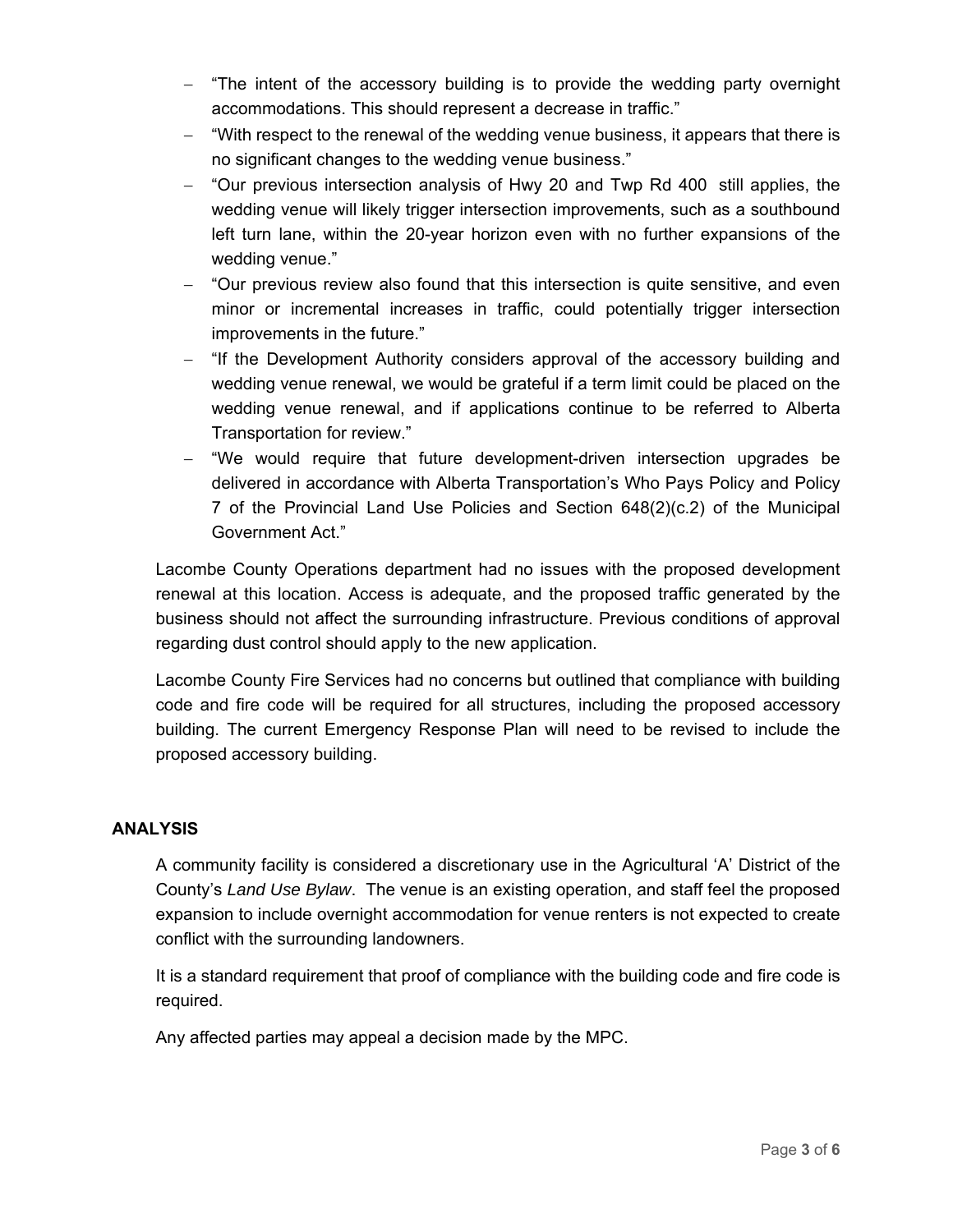#### **STAFF RECOMMENDATION**

APPROVE the application, subject to the following conditions:

- 1. term of the development permit approval for the operation of a community facility shall be five (5) years
- 2. prior to the issuance of a development permit, the applicant shall be required to provide proof of the insurance policy obtained for the events held on the property. The insurance policy must be to the satisfaction of the County
- 3. prior to the issuance of a development permit, the applicant shall submit an emergency response plan to the satisfaction of the County
- 4. this approval shall be subject to an annual review by the Development Officer. Failure to comply with the conditions of the development permit may result in the permit being suspended or revoked

## **Accessory Building Conditions**

- 5. the proposed accessory building shall be located and constructed in accordance with the site plan and information submitted with the development permit application
- 6. the proposed accessory building is to be built a minimum of 30 metres (98.43 feet) from the top of the bank of Rainy Creek along the north and east boundaries and a minimum of 30 metres (98.43 feet) from the top of bank of the unnamed creek along the west property boundary
- 7. a survey to be prepared by an Alberta Land Surveyor after the footings/pilings have been completed and **before any further construction occurs** certifying that the accessory building will be located in accordance with the setback requirements as outlined in Condition 6 and in accordance with the Agricultural 'A' District of the County's *Land Use Bylaw.* This survey is to be submitted to the County to ensure compliance
- 8. prior to occupancy of the accessory building, the applicant shall retain an accredited safety codes officer to inspect any occupied building for compliance with the *National Building Code (Alberta Edition)* and *National Fire Code (Alberta Edition)* for the intended use. The written correspondence (including any applicable permits pursuant to the *National Building Code (Alberta Edition)*) from an accredited safety codes agency/officer shall be provided to the County, confirming that the buildings are compliant with the *National Building Code (Alberta Edition)* and *National Fire Code (Alberta Edition)* for the intended use
- 9. the accessory building is to contain sleeping accommodation and washroom facilities only, no kitchen facilities. The accessory building is not intended to be a self-contained unit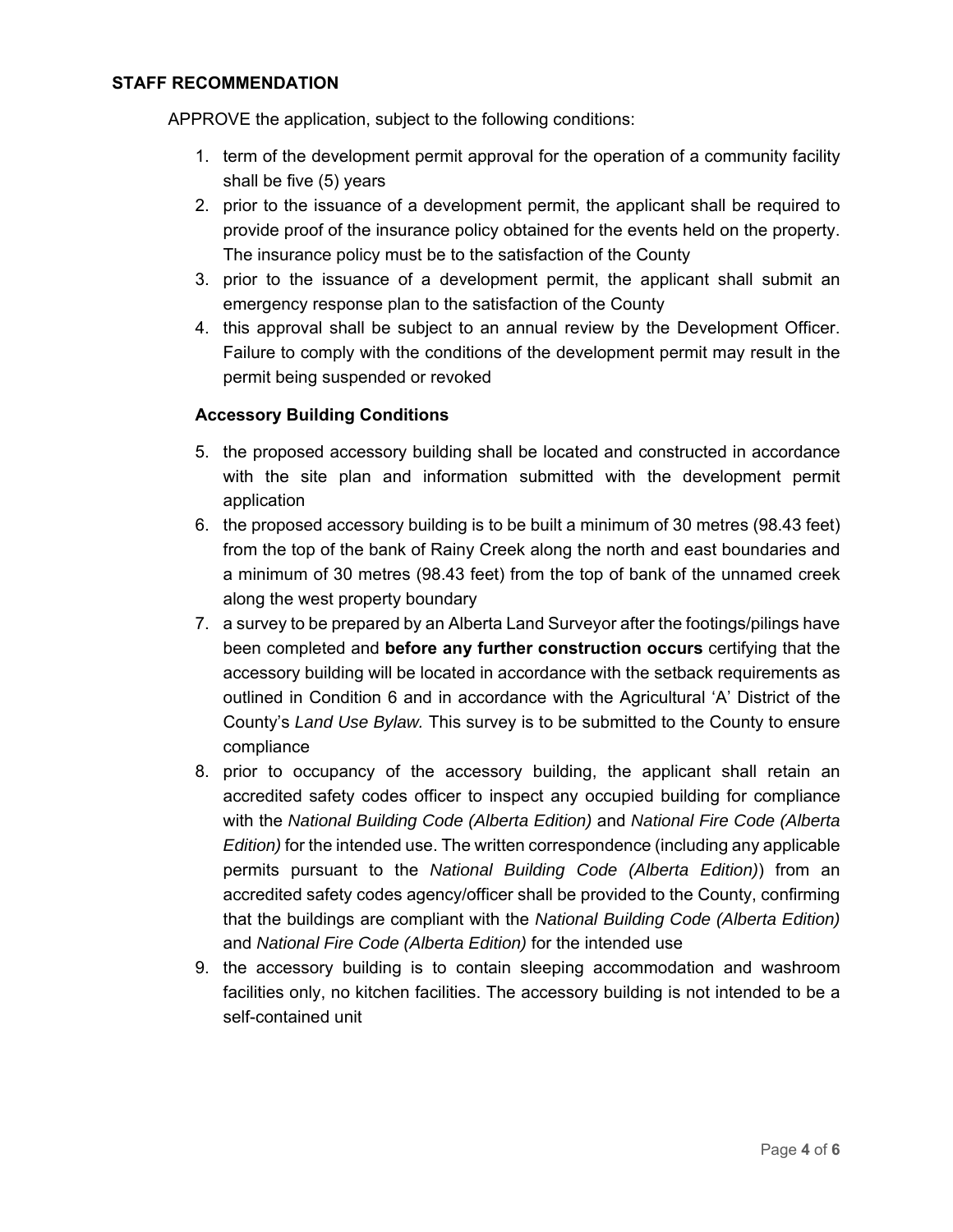10. the accessory building is only to be rented as a package with the primary venue and is not to be rented as a separate unit

## **General Development Conditions**

- 11. business activities at the site shall adhere to the description of the business provided with the development permit application. A further development permit application is required for any changes to the business
- 12. the applicant/operator shall ensure that the business does not cause any nuisance to surrounding property owners due to noise, excessive traffic or anything else of a dangerous or objectionable nature, as determined by the County in its sole discretion
- 13. the applicant/operator shall ensure all occupied building(s) are compliant with the *National Building Code (Alberta Edition)* and *National Fire Code (Alberta Edition)*  for the intended use
- 14. applicants to provide dust control from Highway 20 500 metres east to the curves on Township Road 40-0 to the frequency and satisfaction of the County
- 15. all parking for the business shall be generally restricted to those areas identified on the site plan and information submitted with the development permit application, unless otherwise approved by the County
- 16. parking shall comply with Part 6.19 of the County's *Land Use Bylaw* and the Provincial Parking Regulations
- 17. no parking is permitted on the County right-of-way
- *18.* events held on the property shall abide by the County's *Community Standards Bylaw 1153/12*
- 19. maximum two (2) resident employees and one (1) non-resident employee may work on-site, unless prior approval is received from the County
- 20. a habitable dwelling to be maintained for as long as the business operates at the site
- 21. one business sign is permitted on-site for the business in accordance with the submitted sign information
- 22. sign shall be maintained in a proper state of repair. If not kept in an acceptable condition, sign must be removed or repaired by the applicant/operator within seven (7) days of receiving a notice of deficiency. The County may remove the sign at the sole expense of the applicant if the sign is not repaired/removed within a reasonable period of time following a notice of deficiency

*It is the responsibility of the applicants to ensure that a Fire Safety Plan is in place during construction, as required by the National Fire Code (Alberta Edition).* 

*Please note that Alberta Transportation has advised that intersectional improvements for*